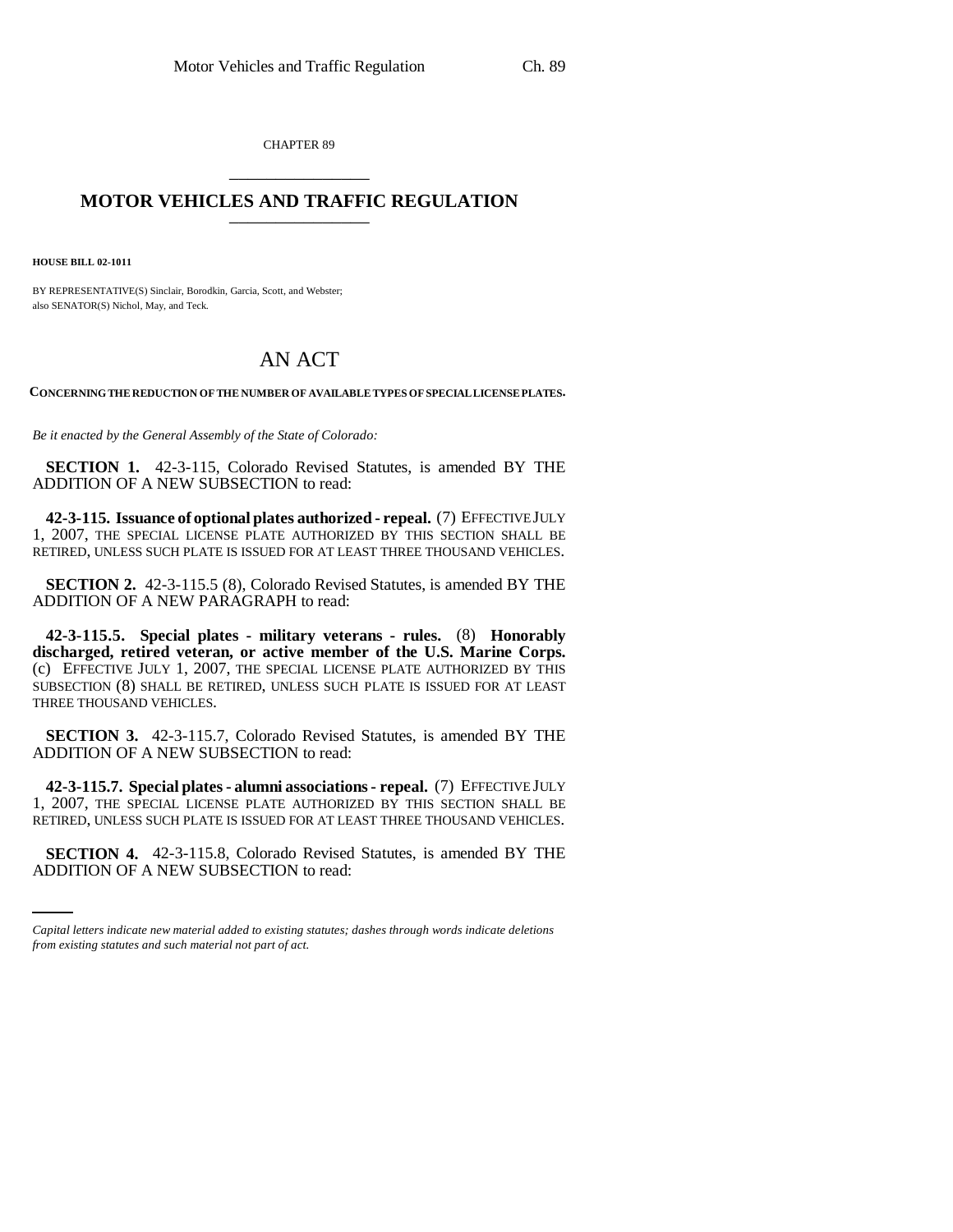**42-3-115.8. Special plates - United States olympic committee - repeal.** (8) EFFECTIVE JULY 1, 2007, THE SPECIAL LICENSE PLATE AUTHORIZED BY THIS SECTION SHALL BE RETIRED, UNLESS SUCH PLATE IS ISSUED FOR AT LEAST THREE THOUSAND VEHICLES.

**SECTION 5.** 42-3-116.5, Colorado Revised Statutes, is amended BY THE ADDITION OF A NEW SUBSECTION to read:

**42-3-116.5. Special plates - Colorado foundation for agriculture - definitions - repeal.** (8) EFFECTIVE JULY 1, 2007, THE SPECIAL LICENSE PLATE AUTHORIZED BY THIS SECTION SHALL BE RETIRED, UNLESS SUCH PLATE IS ISSUED FOR AT LEAST THREE THOUSAND VEHICLES.

**SECTION 6.** 42-3-117, Colorado Revised Statutes, is amended BY THE ADDITION OF A NEW SUBSECTION to read:

**42-3-117. Special plates - active and retired members of the Colorado** National Guard - repeal. (8) EFFECTIVE JULY 1, 2007, THE SPECIAL LICENSE PLATE AUTHORIZED BY THIS SECTION SHALL BE RETIRED, UNLESS SUCH PLATE IS ISSUED FOR AT LEAST THREE THOUSAND VEHICLES.

**SECTION 7.** 42-3-122 (1) (a), (1) (b) (II), and (2), Colorado Revised Statutes, are amended, and the said section 42-3-122 is further amended BY THE ADDITION OF A NEW SUBSECTION, to read:

**42-3-122. Special plates - rules - new plates.** (1) (a) The executive director of the department may promulgate rules to issue special license plates. The amount of the taxes and fees for such special plates shall be determined by the executive director pursuant to said rules, and such taxes and fees shall be in an amount to offset the costs of the department for issuing the special plates. Neither the department nor an authorized agent of the department shall collect any fee for the privilege of using a special plate unless such fee is expressly authorized by statute. The department or an authorized agent of the department shall not transfer money collected for the privilege of using a special plate unless such transfer is expressly authorized by statute.

(b) (II) Special license plates that have been approved before January 1, 2001, shall continue to be issued and renewed pursuant to existing agreements, but shall be retired if such plates are not issued for at least two hundred fifty vehicles pursuant to rules promulgated by the executive director of the department PURSUANT TO THIS SECTION SHALL BE RETIRED, EFFECTIVE JULY 1, 2007, UNLESS SUCH PLATES ARE ISSUED FOR AT LEAST THREE THOUSAND VEHICLES. Unless such plates were approved before January 1, 2001, The executive director of the department shall promulgate rules to provide standards for the retirement of special license plates not issued for at least two THREE thousand vehicles.

(2) Before a bill is introduced in the general assembly that contains, or any bill is amended to contain, a provision that establishes a new category or type of group special license plate the person, group, or association proposing such special license plate shall submit to the department a proposal for a group special license plate and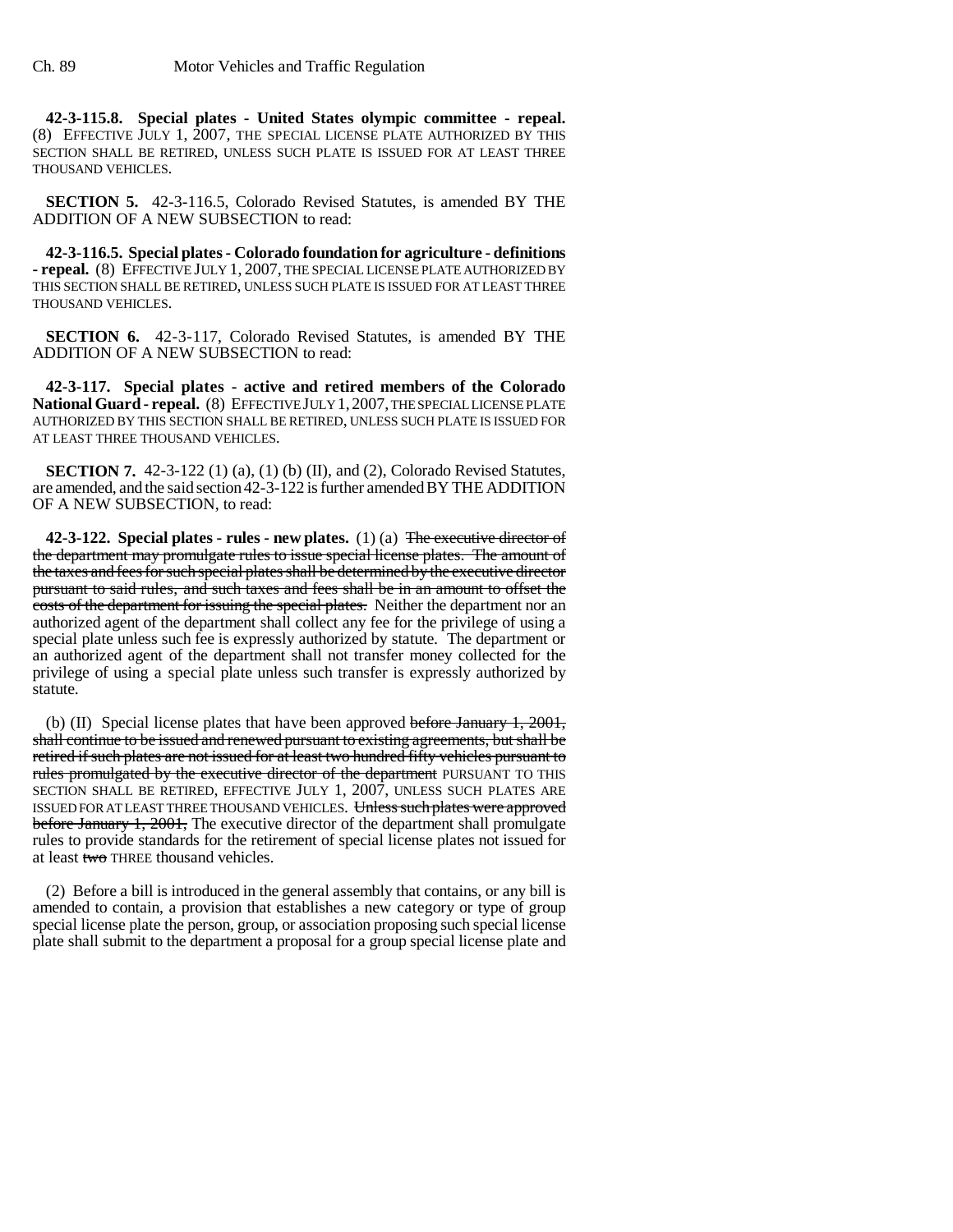certify by March 1 of each year that at least two THREE thousand of such special plates are to be issued within one year after the authorization of such plates. The department shall verify that any proposed group special license plates meet the two-thousand-plate THREE-THOUSAND-PLATE requirement and shall submit a consolidated proposal containing all proposed group special license plates that meet such plate requirement.

(4) THE AMOUNT OF TAXES AND FEES FOR SPECIAL LICENSE PLATES ISSUED PURSUANT TO THIS SECTION SHALL BE THE SAME AS THE AMOUNT OF TAXES AND FEES SPECIFIED FOR REGULAR MOTOR VEHICLE REGISTRATION PLUS AN ADDITIONAL ONE-TIME FEE OF TWENTY-FIVE DOLLARS. SUCH ADDITIONAL FEE SHALL BE TRANSMITTED TO THE STATE TREASURER, WHO SHALL CREDIT THE SAME TO THE HIGHWAY USERS TAX FUND.

**SECTION 8. Repeal.** 42-3-123 (1) (b), Colorado Revised Statutes, is repealed as follows:

**42-3-123. Number plates to be attached.** (1) (b) For the purposes of this subsection (1), "street rod vehicle" has the same meaning as provided in section  $42 - 3 - 114$  (3) (b).

**SECTION 9.** 42-3-124 (1), Colorado Revised Statutes, is amended BY THE ADDITION OF A NEW PARAGRAPH to read:

**42-3-124. Expiration - temporary, new, and old plates - reflectorized plates.** (1) (c) UNLESS OTHERWISE AUTHORIZED BY STATUTE, ALL CLASS C VEHICLES SHALL BE ISSUED A SINGLE TYPE OF STANDARDIZED LICENSE PLATE. UNLESS OTHERWISE AUTHORIZED BY STATUTE, ALL CLASS B VEHICLES, EXCEPT RECREATIONAL TRUCKS, THAT WEIGH LESS THAN SIXTEEN THOUSAND POUNDS EMPTY WEIGHT SHALL BE ISSUED A SINGLE TYPE OF STANDARDIZED LICENSE PLATE.

**SECTION 10.** 42-3-115.5 (1) (c) (I), Colorado Revised Statutes, is amended to read:

**42-3-115.5. Special plates - military veterans - rules.** (1) (c) (I) The amount of taxes and fees for special license plates issued pursuant to this section shall be the same as that specified for regular motor vehicle registration; except that an additional one-time issuance or replacement fee for each motor vehicle shall apply. Such additional one-time fee shall be in the amount of ten TWENTY-FIVE dollars and shall be transmitted to the state treasurer, who shall credit the same to the highway users tax fund.

**SECTION 11.** 42-3-115.7 (5) (a), Colorado Revised Statutes, is amended to read:

**42-3-115.7. Special plates - alumni associations.** (5) (a) The amount of the taxes and fees for special alumni license plates under this section is the same as the amount of the taxes and fees specified for regular motor vehicle license plates; except that the department shall collect a one-time fee of ten TWENTY-FIVE dollars for each motor vehicle for issuance or replacement of such license plates. The department shall transmit the additional one-time fee to the state treasurer, who shall credit the same to the highway users tax fund.